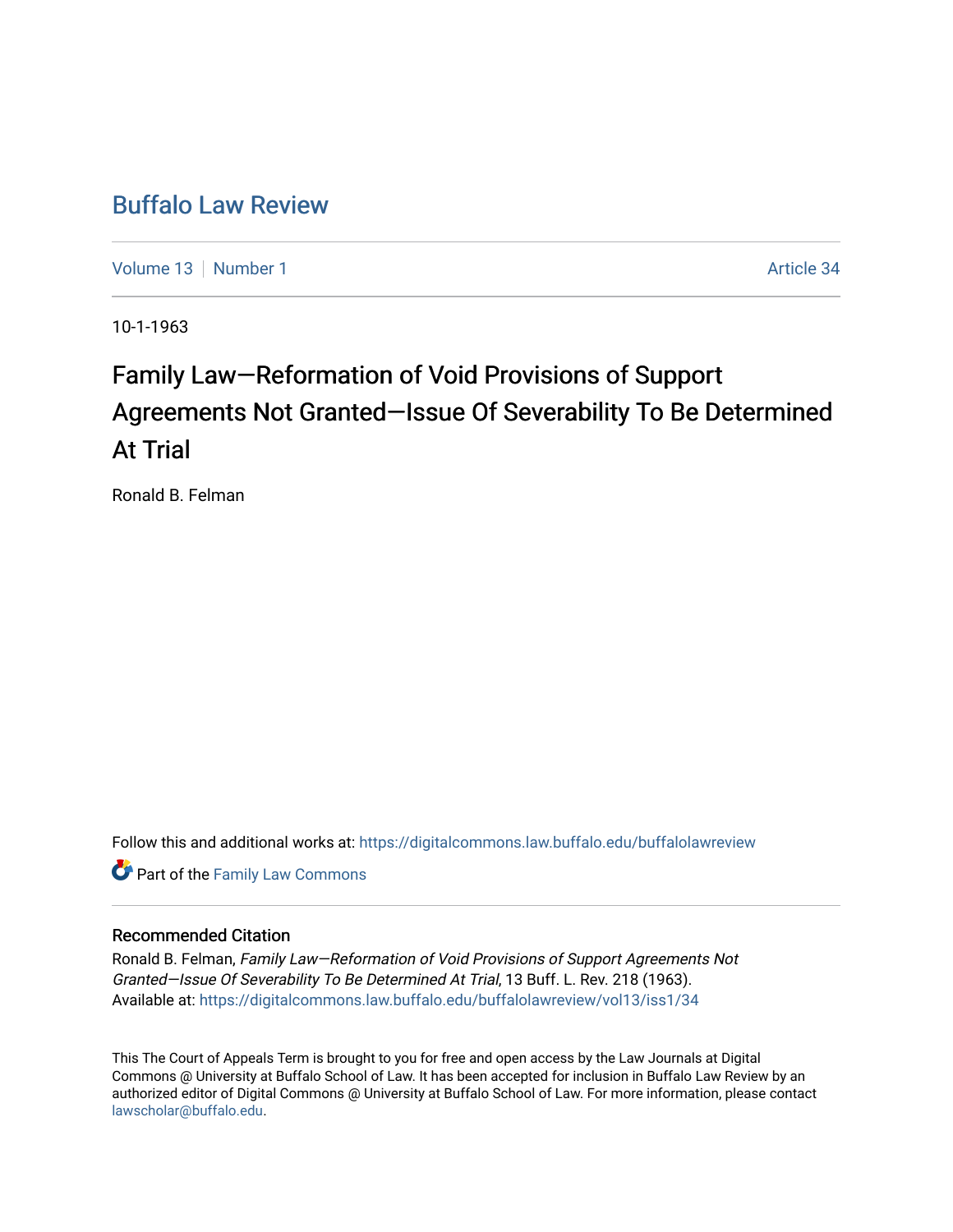#### *BUFFALO LAW REVIEW*

the procedure in the past and how his performance on the date of the accident differed from his past performance? Is it also permissible to introduce rules and operating procedures of other railroads in the same situation. By introducing the regulation of the defendant, the same result occurs. The written rule is just another evidentiary tool to prove the way in which the defendant treated the situation in the past and has the same probative value as the customs and procedures of defendant's competitors.

*Gerald S. Lippes*

### FAMILY LAW

**REFORMATION OF** Vom PRovIsIONs OF SUPPORT **AGREEMENTS** NoT **GRANTED-ISSUE** OF **SEVERABILITY** TO **BE DETERMINED AT TRIAL**

An extended period of marital discord between the plaintiff wife, and defendant husband, culminated in an action for separation initiated **by** the wife based on her husband's cruel and inhuman treatment. **By** assuring his wife of his intention to alter his conduct and provide adequate support for her and their children the husband induced his wife to discontinue the pending separation action. Shortly thereafter and while living together, the parties entered a written agreement providing in the Fourth Clause for payments of **\$30,000** per year from the husband to the wife for her personal use and maintenance. It also stated that if and when the wife should bring an action to alter or dissolve the marriage, the husband would be relieved of his obligations under the contract and the wife would be free to assert in court, all her marital rights against her husband for support and maintenance. **By** a supplemental agreement the stipulated sum was amended to provide the wife \$37,500 annually. Presently, the wife seeks to reform these agreements in several respects, including reformation of the Fourth Clause. At Special-Term' the husband's motion to dismiss for insufficiency was denied and the Appellate Division<sup>2</sup> affirmed, certifying this question on appeal: "Whether the lower court erred as a matter of law in denying the husband's motion?" *Held,* affirmed two judges concurring, the certified question being answered in the negative. By the instant holding the Fourth Clause was summarily declared invalid. A cause of action to reform a contract would be insufficient at law if it merely concerned reformation of a void clause providing for payment of annual sums by the husband to his wife for her personal use and maintenance while living with the husband. However, where the proceedings are to reform valid clauses in the agreement also, the issue of

<sup>1.</sup> Lacks v. Lacks, 30 Misc. 2d 398, 217 N.Y.S.2d 655 (Sup. Ct. 1961), aff'd mem.<br>16 A.D.2d 646, 227 N.Y.S.2d 895 (1st Dep't 1962), aff'd, 12 N.Y.2d 268, 189 N.E.2d 487, 238 **N.Y.S.2d 949 (1963).**

<sup>2.</sup> Lacks v. Lacks, **16 A.D.2d 646, 227 N.Y.S.2d 895** (lst Dep't **1962),** *affirming,* 30 Misc. **2d 398, 217 N.Y.S.2d 655** (Sup. Ct. **1961),** *aff'd,* 12 **N.Y.2d 268, 189 N.E,2d 487, 238 N.Y.S.2d** 949 **(1963).**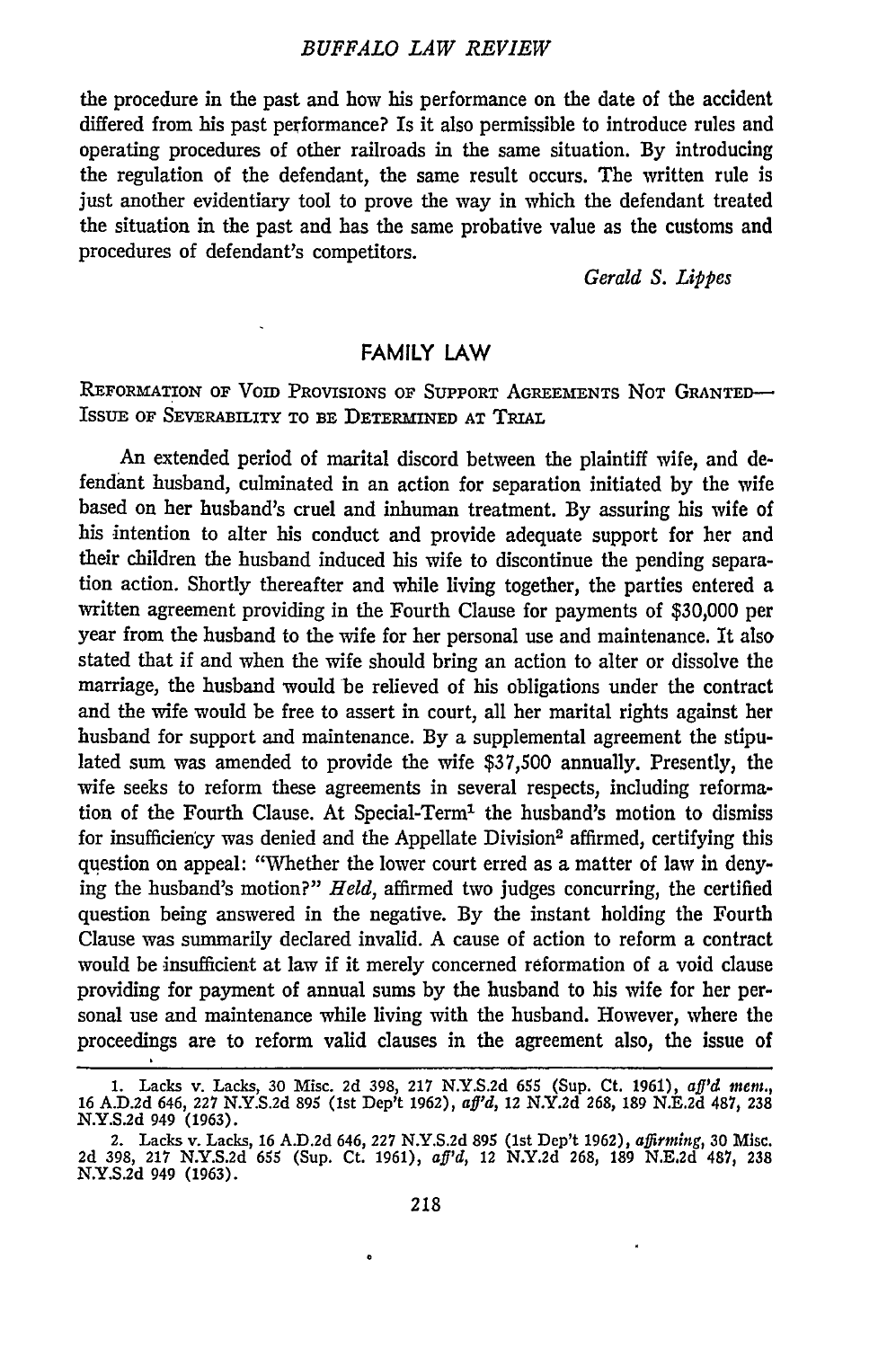whether an agreement is entire or severable with regard to the valid clause is a matter to be decided after the trial rather than upon a motion addressed to the pleading. *Lacks v. Lacks,* 12 N.Y.2d 268, 189 N.E.2d 487, 238 N.Y.S.2d 949 (1963).

At Common Law a married woman was totally unable to form a contractual relationship and no liability was imposed upon her because her contracts were legally void.3 This principle was supported by the doctrine of unity of husband and wife whereby the legal existence of the wife was deemed to-be merged in that of her husband, preventing them from contracting with each other as if they were two independent persons.<sup>4</sup> Beginning in 1848,<sup>5</sup> married women were empowered to own property, to conduct business, and to enter into contractual relationships with regard to their separate- property with third persons, but this extension did not effect their inability to contract with their husbands.<sup>6</sup> Legislation continued and by 1884,<sup>7</sup> enabling statutes had expanded a married woman's competency so that she could legally contract freely with third persons to the same extent as an unmarried woman.8 In addition, she could enter into agreements with her husband, but only to the extent that such contracts affected property which was not jointly owned by them.<sup>9</sup> Finally' in 1896,10 married women were granted power to contract freely with their husbands with respect to real or personal property with two exceptions;<sup>11</sup> the "husband and wife cannot contract to alter or dissolve the marriage or to relieve the husband from his liability to support his wife." This has been the status of the law in New York ever since.<sup>12</sup>

A husband's duty to support his wife according to his financial ability originates in the marriage itself,<sup>13</sup> and " $\ldots$  as a matter of public policy and as an obligation imposed by law" cannot be altered by agreement.14 Although this is the general proposition of law in New York it seems that the court looks to the consequence of the agreement to determine its validity; if it favors reconciliation rather than separation the court tends to uphold it.15 Therefore, a contract between a husband and wife while living together which provides for

5. N.Y. Sess. Laws 1848, ch. 200.

**10.** N.Y. Sess. Laws **1896,** ch. **272,** *§* 21. **11.** Winter v. Winter, 191 N.Y. 462, 84 **N.E. 382 (1908).**

12. N.Y. DOM. REL. LAW § 51.<br>13. Garlock v. Garlock, 279 N.Y. 337, 340, 341, 18 N.E.2d 521, 522, 120 A.L.R. 1331<br>(1939) (dictum); accord, Haas v. Haas, 298 N.Y. 69, 71, 80 N.E.2d 337, 338, 4 A.L.R.2d 726 (1948).

. Garlock v. Garlock, *supra* note 13, at 340, 18 N.E.2d at 522.<br>15. See Stahl v. Stahl, 221 N.Y.S.2d 931 (Sup. Ct. 1961) (not otherwise reported)

<sup>3.</sup> Martin v. Divelli, 6 Wend. 9, 21 Am. Dec. 245 (N.Y. Ct. for the correction of err. 1832) ; *accord,* Dickerson v. Rogers, 114 N.Y. 405, 21 N.E. 992 (1889).

<sup>4.</sup> Winter v. Winter, 191 N.Y. 462, 466, 84 N.E. 382, 384 (1908); 15 N.Y. Jur. *Dom. Rel. §* 208 (1960).

<sup>6.</sup> Hendricks v. Isaacs, 117 N.Y. 411, 22 N.E. 1029, 16 L.R.A. **559** (1889); see gen-erally Winter V. Winter, 191 N.Y. 462, 84 N.E. 382 (1908).

<sup>7.</sup> N.Y. Sess. Laws 1884, ch. 381. 8. Blaechinska v. H. Mission & Home, 130 N.Y. 497, 29 N.E. *755,* 15 L.R.A. 215 (1892). **9.** *Ibid.*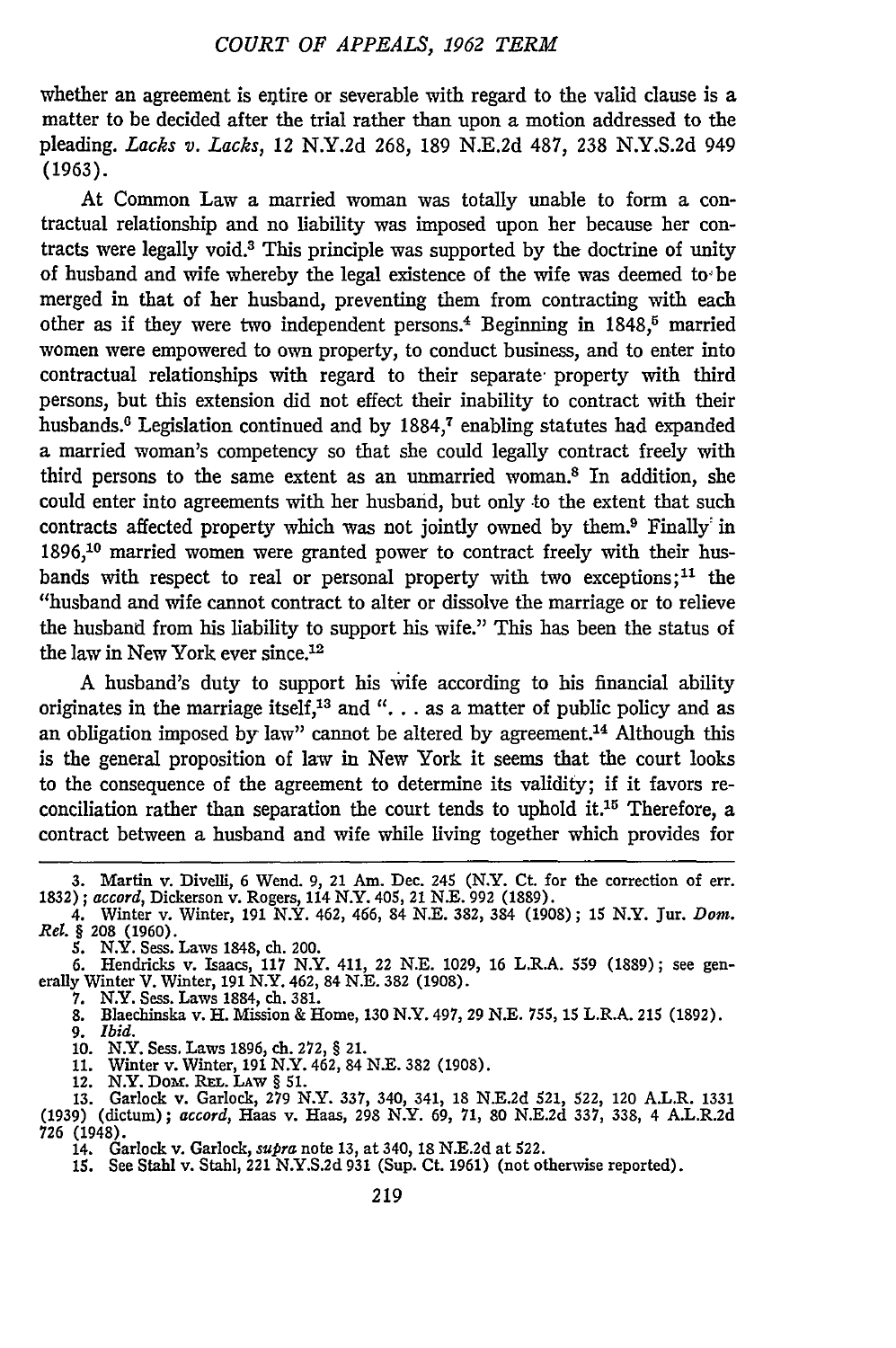## *BUFFALO LAW REVIEW*

future separation is not permissible as it is inconsonant with public policy<sup>1</sup> and because such an agreement practically dissolves the marriage itself.17 However, where the parties are already living apart with a marital action pending and thereafter enter into an agreement providing for support and maintenance of the wife, such an agreement cannot of itself cause the separation;18 it looks forward to reconciliation. In *Garlock v. Garlock,19* the leading case in this area, the couple without any thought or idea of separation and while still living together, entered into an agreement whereby the husband agreed to pay his wife a specified sum annually "in lieu of and in release of any and all obligations" which the husband had or would have to support or maintain his wife.<sup>20</sup> The Court invalidated the agreement. It declared that when a couple, living together as husband and wife with no conscious thought of separation, enter into an agreement whereby the husband is to provide the wife an annual sum **"in** lieu of and in release of any and all obligations" to his wife, the agreement is void.21 Although this is the general rule, in analogous situations the courts have upheld such agreements.<sup>22</sup> However, in each of these cases the couples were separated and living apart and a marital cause of action was pending.28 Under these agreements the wife had to discontinue the marital proceedings against her husband and resume the marital relation in order to receive the consideration from the husband. In effect, these agreements directly restored the marriage, which finds favor under the law. None of these reconcilatory agreements provided that the benefit flowing to the wife was to replace the husbands legal obligation to maintain and support the wife, nor were they to supply the basis for support in the event of future marital discord resulting in separation or divorce. Instead, the consideration going to the wife was distinct and separate from the marital obligation and it was intended solely as an inducement to the wife to discontinue her action and continue the marriage. On this basis the agreements were held valid and in accord with public policy. Thus, it seems there are two factually distinguishable lines of authority. Where the contract is made while the couple is living together with no thoughts of future separation, the contract is invalid, but where the agreement is entered into while the parties are living apart and legal proceedings have already been initiated the

17. Whitney v. Whitney, *supra* note 16.<br>18. Pettit v. Pettit, 107 N.Y. 677, 14 N.E. 500 (1887); accord, Effray v. Effray, 11<br>App. Div. 545, 97 N.Y. Supp. 286 (1st Dep't 1905); accord, Lawson v. Lawson, 56 App<br>Div. 535, 67

**19. Garlock v. Garlock, 279 N.Y. 337, 18 N.E.2d 521 (1939).**

*20. Ibid.*

21. Garlock v. Garlock, 279 N.Y. 337, 18 N.E.2d 521 (1939).<br>22. See Adams v. Adams, 91 N.Y. 381, 43 Am. Rep. 675 (1883); see Rodgers v.<br>Rodgers, 229 N.Y. 255, 128 N.E. 117, 11 A.L.R. 274 (1920); see Sommers v. Sommers, 87<br>

**23. See Stahl v. Stahl, 221 N.Y.S.2d 931,** 943, **944 (Sup. Ct. 1961) (not otherwise re- reported). See generally, cases cited note 22.**

<sup>16.</sup> Winter v. Winter, 191 N.Y. 462, 87 N.E. 382 (1908); accord, Whitney v. Whitney, 4 App. Div. 597, 39 N.Y. Supp. 1136 (4th Dep't 1896); accord, Poillon v. Poillon, 49 App. Div. 341, 63 N.Y. Supp. 301 (1st Dep't 1900); ac **104 N.Y. Supp. 541 (3d** Dep't **1907).**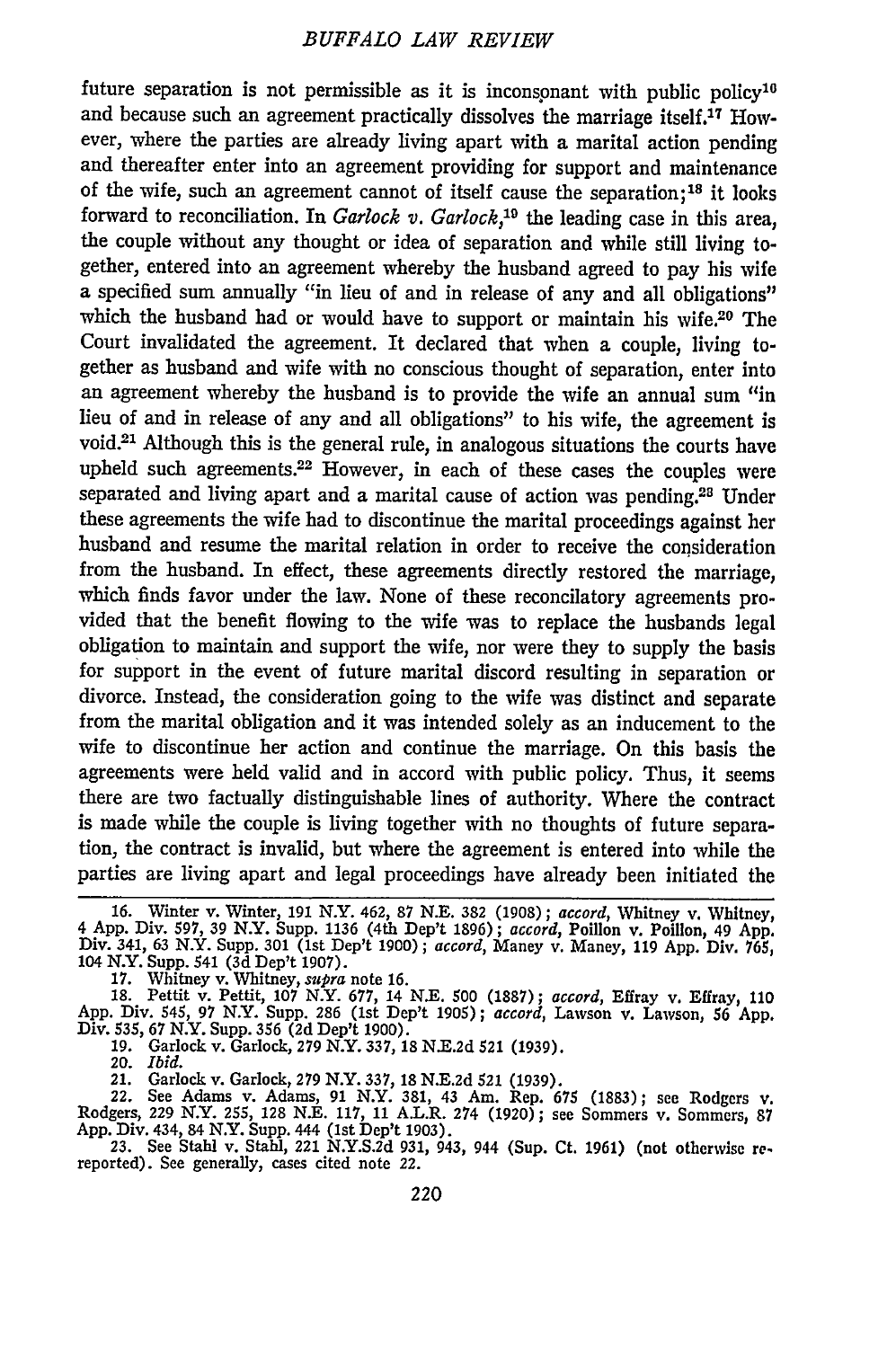agreement is held legal and valid although the terms of both contracts are alike. Therefore, it becomes a problem of fitting the facts of the instant case into one of the two lines of authority.

judge Van Voorhis in his opinion for the majority sustained the husband's contention that the Fourth Clause was void on the authority of the *Garlock* case and notes that void provisions of a contract are not susceptible to reformation. In reaching this conclusion, Van Voorhis states that the wife's action for reformation would be insufficient if it was directed solely to the Fourth Clause, but since it is also concerned with reformation of other clauses, and those clauses may be susceptible to reformation, the denial of the husbands motion to dismiss for insufficiency is affirmed. In holding as it does, the majority summarily declares the fourth clause invalid without discussing its merits, but the two concurring opinions of Judges Dye and Fuld give full consideration to its merits. In examining the two concurring opinions, it appears, although it wasn't stated, that the concurrence was merely in result. That is, they seemed to acquiesce in the majority's conclusion that the contract was susceptible to reformation, but it appears they were of the opinion that the Fourth Clause could also be reformed because it was not within the prohibition of the Domestic Relations Law24 nor was it contrary to public policy. Therefore, both concurring judges upheld the clause's validity, basing their conclusion upon its accordance with public policy. Judge Dye points out that the contractual language does not purport to relieve the husband from his liability to support his wife. In fact, it was expressly provided that:

**if** and when the wife instituted legal proceedings to alter or dissolve the marriage the husband was to be relieved of further payments under the contracts and the wife was to have 'the right in any such legal proceeding to assert all of her marital rights against Harold (the husband) for support and maintenance as any court having jurisdiction over such proceedings may therein determine'. <sup>25</sup>

It is further noted in Judge Dye's concurring opinion that the *Garlock* case which was submitted by the husband to invalidate the Fourth clause as contrary to public policy was not intended to extend to the facts of the instant case. As he pointed out, in *Garlock,* the payments were in "lieu of and release of any and all obligations.., which the husband otherwise has or shall have to support and maintain **. .** ." (his wife), which is wholly different from the clause now under consideration. Judge Fuld's concurring opinion further supports the clause by stating that it is wholly different from that which is invalidated by New York's Domestic Relations Law, because this contract was reconciliatory and entered into after legal proceedings had been initiated.

Although it is not elucidated it appears that Van Voorhis, in speaking for the majority catagorizes the disputed clause with those which provide for future

**<sup>24.</sup> N.Y.** *Dom* **REL.** LAw § **51.**

**<sup>25.</sup> Instant case at 272, 189 N.E.2d at 489, 238 N.Y.S.2d at 951.**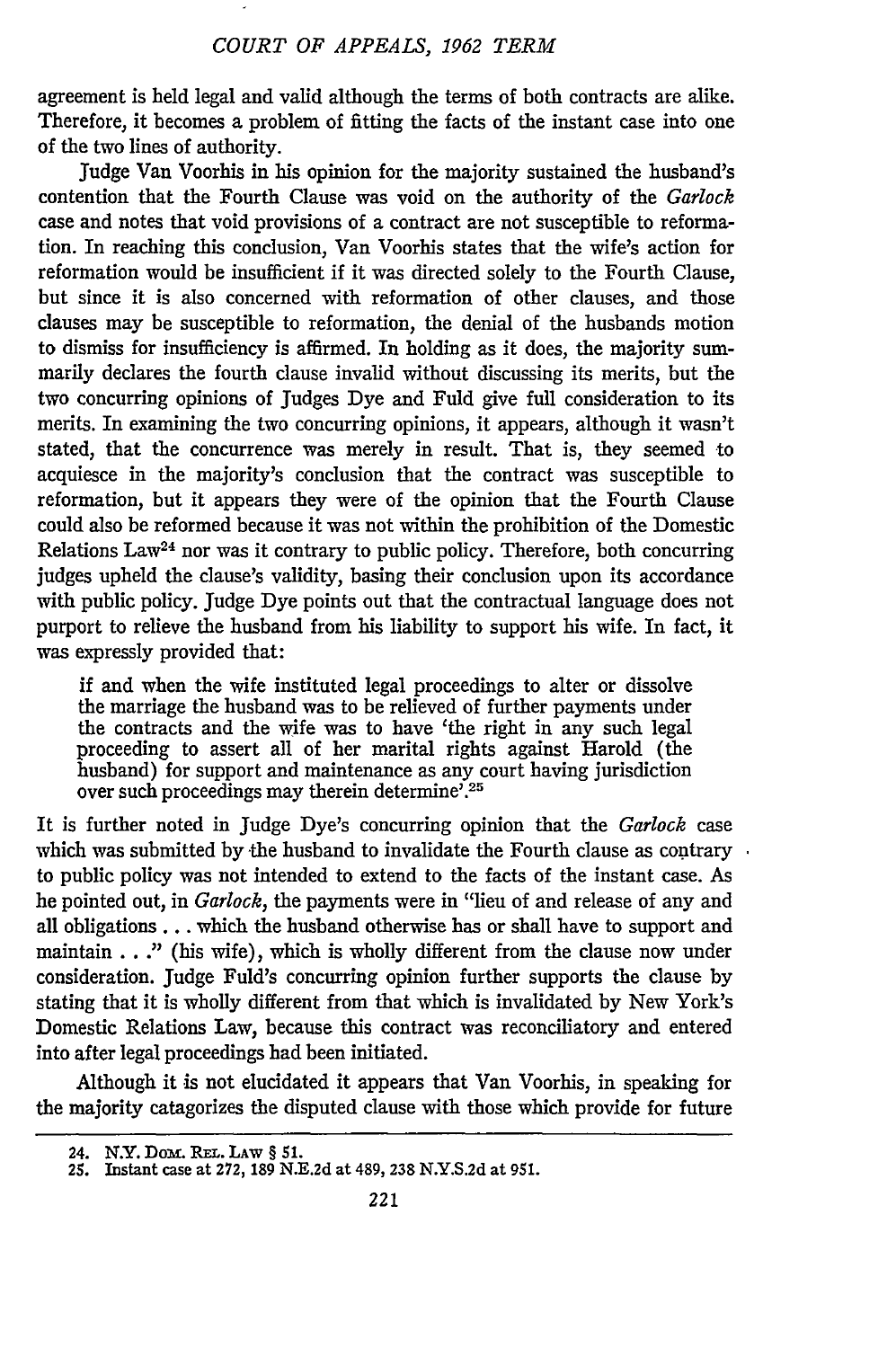separation, as in the *Garlock* decision, and he thereby summarily declares the clause invalid and void. However, the instant case lies somewhere between the facts of the *Garlock* case and the reconciliatory cases because here the couple was not living part when they entered into the written agreement.<sup>26</sup> Nevertheless, thisclause could be appropriately classified on a factual basis with those which are upheld because of their reconciliatory nature. The fact that the couple was still living together appears unimportant because it seems to have resulted from the successful attempt at settling their differences before the contract itself was written. Therefore, the ultimate reconciliation seems to have been the consequence of the combining force of the husband's promises to make amends and the wife's discontinuance of the separation proceedings; and the written contract appears to codify the couple's efforts to support their promises and strengthen their marriage. Factually, the instant case is clearly distinguishable from *Garlock.* In that case the payments were to be "in lieu of and in release of any and all obligations which.., the husband" had at that time or would have in the future. However, in the instant case as distinguished from *Garlock,* the payments were only to continue unless and until the wife should institute a marital action. This difference in contractual language is significant because should the wife in either case, *Garlock* or instant, begin separation proceedings, in the latter case she would be allowed to seek her remedy in court whereas in the former case she would be denied such remedy **by** the agreement. The wife in a *Garlock* situation would have her rights settled by the agreement and that is precisely what law and public policy prohibit. Furthermore, in *Garlock* the couple was living together without any apparent marital problems at all when they entered into the agreement. However, in the instant case, although the couple was living together at the time the agreement was made, a portion of the consideration for the contract was to provide for the discontinuence of the separation action initiated **by,** the wife. Thus, it becomes apparent that in *Garlock* the agreement was entered into in order to determine the wife's rights should a future separation occur; that is, looking forward to separation. In contrast to that, the instant agreement was the means for reconciling the couple's differences. Therefore, the instant agreement is completely different in intent, purpose and potential effect than the *Garlock* agreement. Since this agreement was merely intended to resume the marital relation and strengthen the marriage it seems to be more appropriately categorized with those decisions which uphold such agreements. In addition, the instant case, like the reconciliatory cases which were held legal and valid, provided for a pecuniary benefit to the wife, but this was not to replace the husband's legal duties nor was it to supply the basis for support in the event of future marital separation as in *Garlock.* Instead, the consideration to the wife was intended solely as an inducement for her to resume the marital relation and continue the marriage; it is upon this basis that the agreement should be held valid.

**<sup>26.</sup>** See cases cited at note 22 *supra;* Stahl v. Stahl, 221 N.Y.S.2d 943, 944 (Sup. Ct. **1961).**